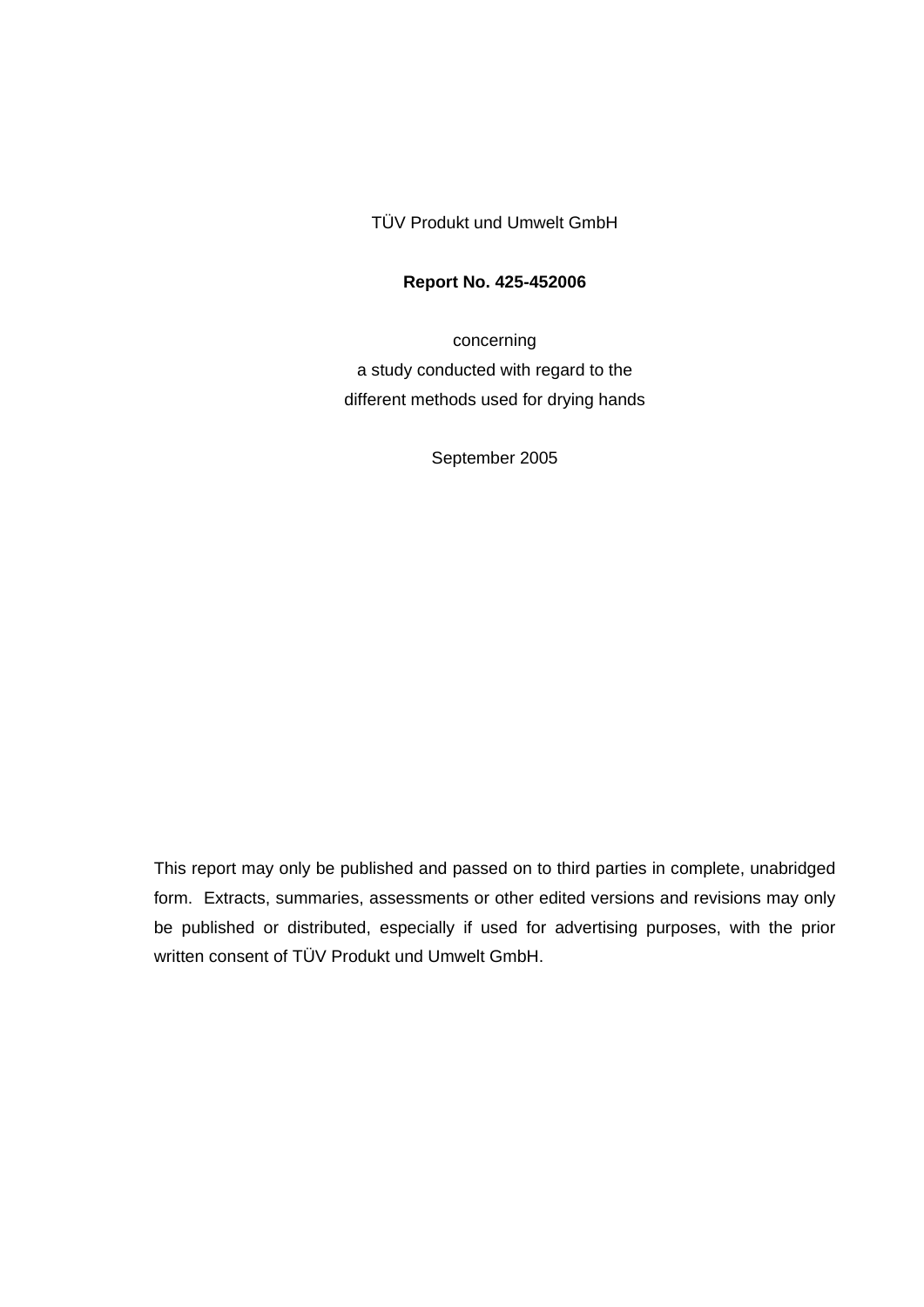# **REPORT**

concerning a study conducted with regard to the different methods used for drying hands

| Customer:        | Verband Deutscher Papierfabriken e.V.<br>Mr. Gert-Heinz Rentrop<br>Adenauerallee 55<br>D-53113 Bonn    |
|------------------|--------------------------------------------------------------------------------------------------------|
| Date of order:   | February 2004                                                                                          |
| Study period:    | May 2004 to February 2005                                                                              |
| TÜV Order No.:   | 425-452006 to 425-452012                                                                               |
| Subject:         | <b>Practical test</b><br>Study conducted with regard to the<br>different methods used for drying hands |
| Author:          | Evelyn Schwarz (tel.: 0049 (0)221 / 806-2045)<br>TÜV Produkt und Umwelt GmbH - cost centre 425 -       |
| Number of pages: | 27                                                                                                     |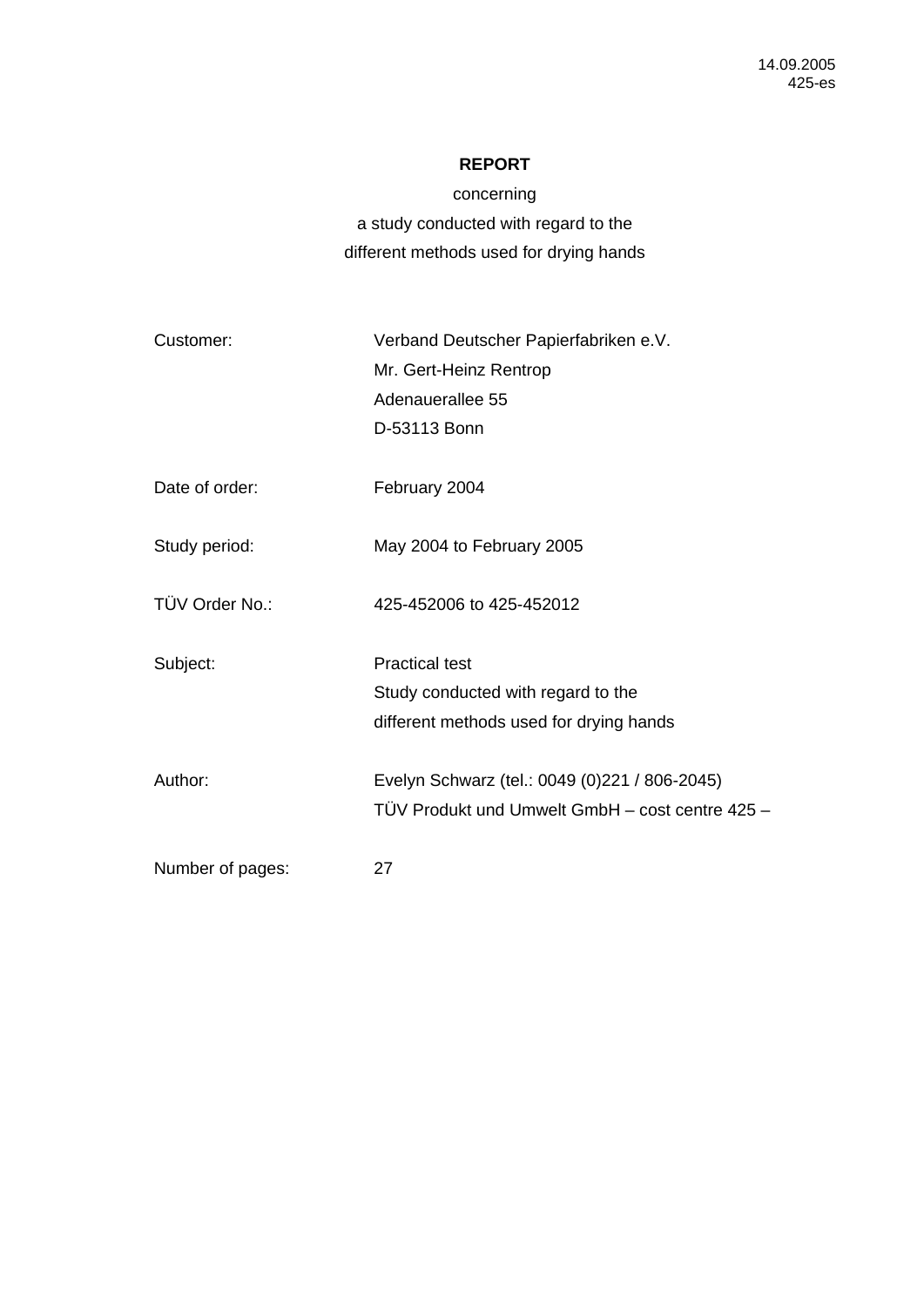# **Contents**

|                |                |                                                       | Page                    |
|----------------|----------------|-------------------------------------------------------|-------------------------|
|                |                | <b>Summary</b>                                        | 3                       |
| 1              | <b>Task</b>    |                                                       | $\overline{\mathbf{4}}$ |
| $\overline{2}$ |                | <b>Introduction</b>                                   | 5                       |
| 3              | <b>Method</b>  |                                                       | 8                       |
|                | 3.1            | <b>Practical test</b>                                 | 8                       |
|                | 3.2            | Questionnaire                                         | 8                       |
|                | 3.3            | Sampling process for microbiological laboratory tests | 8                       |
|                | 3.4            | Culture media used                                    | 9                       |
| 4              | <b>Results</b> |                                                       | 10                      |
|                | 4.1            | Microbiological investigation                         | 10                      |
| 5              |                | <b>Assessment of the results</b>                      | 19                      |
| 6              |                | Opinions on hygienic means of drying hands            | 26                      |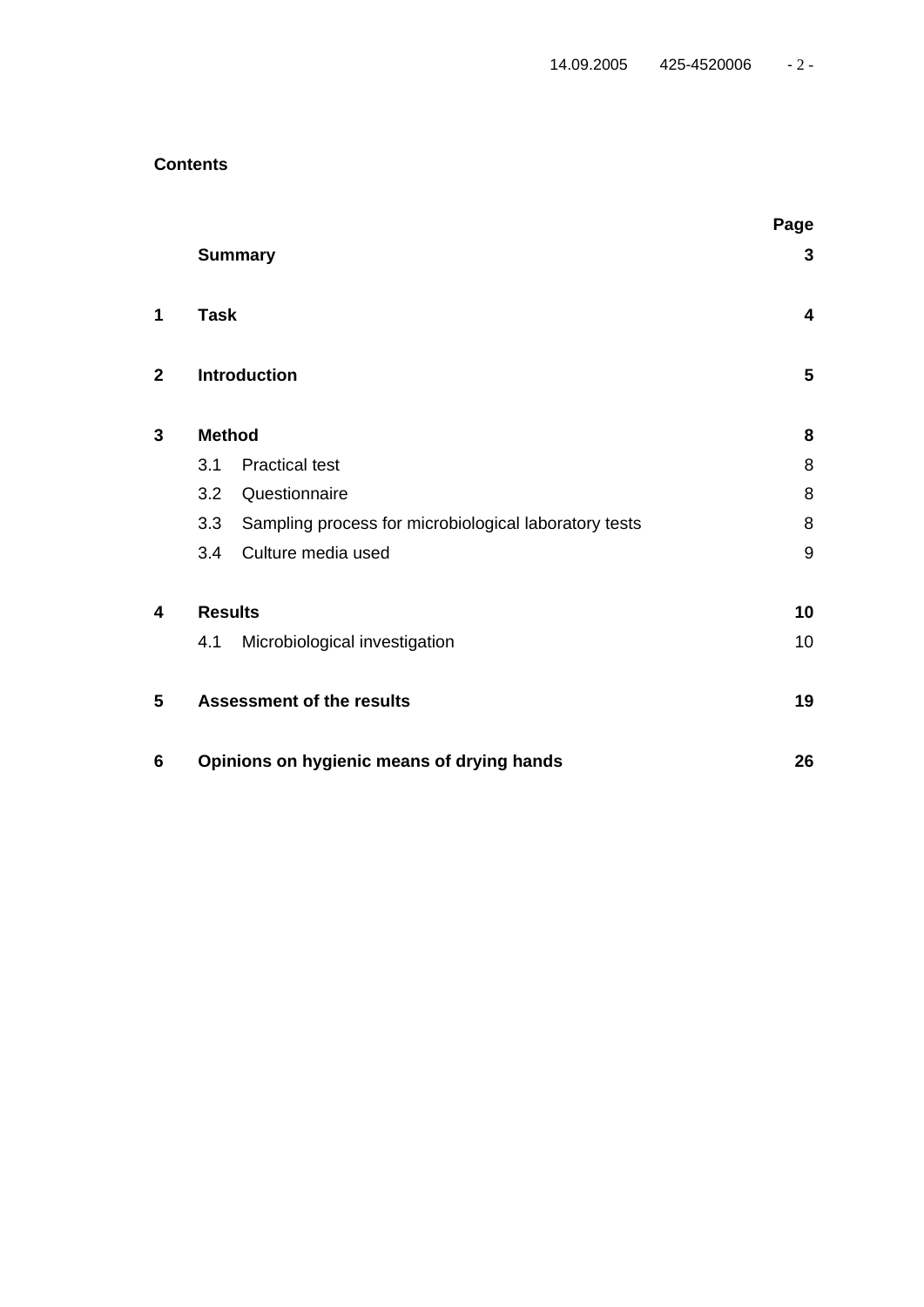#### **Summary**

On 21 January 2004, TÜV Produkt und Umwelt GmbH was requested by Mr. Rentrop on behalf of the German Pulp and Paper Association (Verband Deutscher Papierfabriken e.V. – VdP) to conduct a study with regard to the different methods used for drying hands.

Three different paper towels and two different paper rolls, a roll of cloth towelling and a hot-air drier were studied in seven series.

Our findings are as follows:

Our investigation confirms the findings of the "Westminster Study" according to which the number of bacteria decreases after washing the hands and subsequently drying them with paper or cloth towels and that the number of bacteria increases when using a hot-air drier.

The following changes in the bacterial count after drying the hands were observed as a result of our investigation:

| Paper towels and roll | Decrease of 24%  |
|-----------------------|------------------|
| Cloth roller          | Decrease of 4%   |
| Hot-air drier         | Increase of 117% |

Our investigation shows that the number of bacteria present on the hands increases after washing the hands. This clearly highlights the importance of drying the hands after washing them. The number of bacteria on the hands is only reduced by drying them with absorbent materials.

Since hot-air driers increase the number of bacteria present on the hands, attention should focus first and foremost on the hygienic advantages of paper towels when selecting a drying system.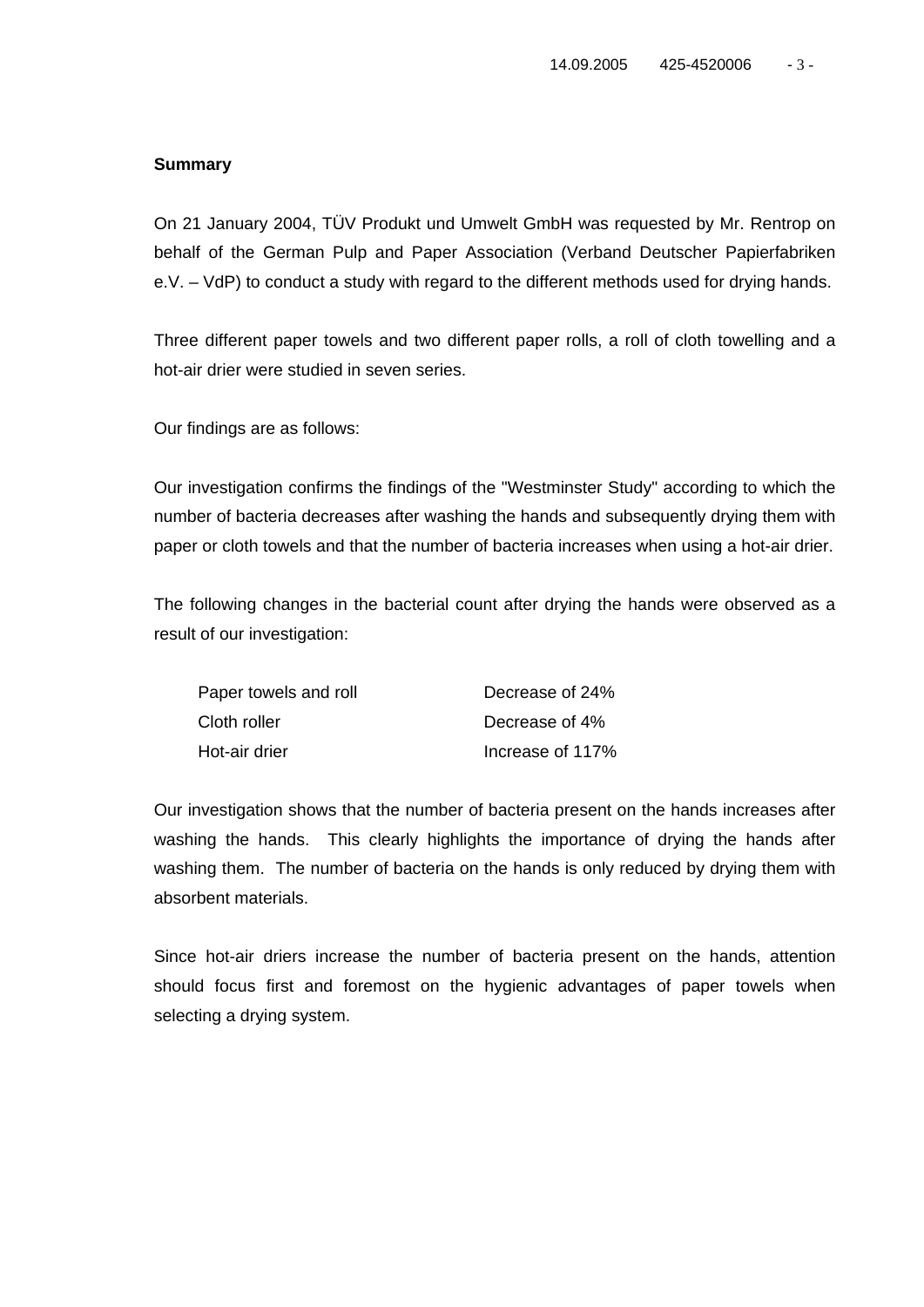## **1 Task**

On 21 January 2004, TÜV Produkt und Umwelt GmbH was requested by Mr. Rentrop on behalf of the German Pulp and Paper to conduct a study with regard to the different methods used for drying hands.

In conjunction with this investigation, the functionality and cost-efficiency of the products were also assessed in addition to the hygiene properties of the various methods used for drying hands. The following different types of paper towel were compared with cloth towels and hot-air driers in a practical test:

- Folded paper towels (ZigZag, Interfold, C-Fold)
- Roll of paper
- Cloth roller towel (not new)
- Hot-air drier (already in use)

Seven products were compared altogether in a practical test.

Our investigation was based on the study "Hand drying: A study of bacterial types associated with different hand drying methods and with hot air dryers" by the University of Westminster (1994) which was placed at our disposal.

In our practical test, we compared the various hand drying methods on the basis of total microbial counts obtained and with regard to representative bacterial types of hygienic importance when washing hands.

The customer provided TPU with all the products and equipment to be investigated within the framework of this study. The customer also supplied the necessary product data / specifications together with the products.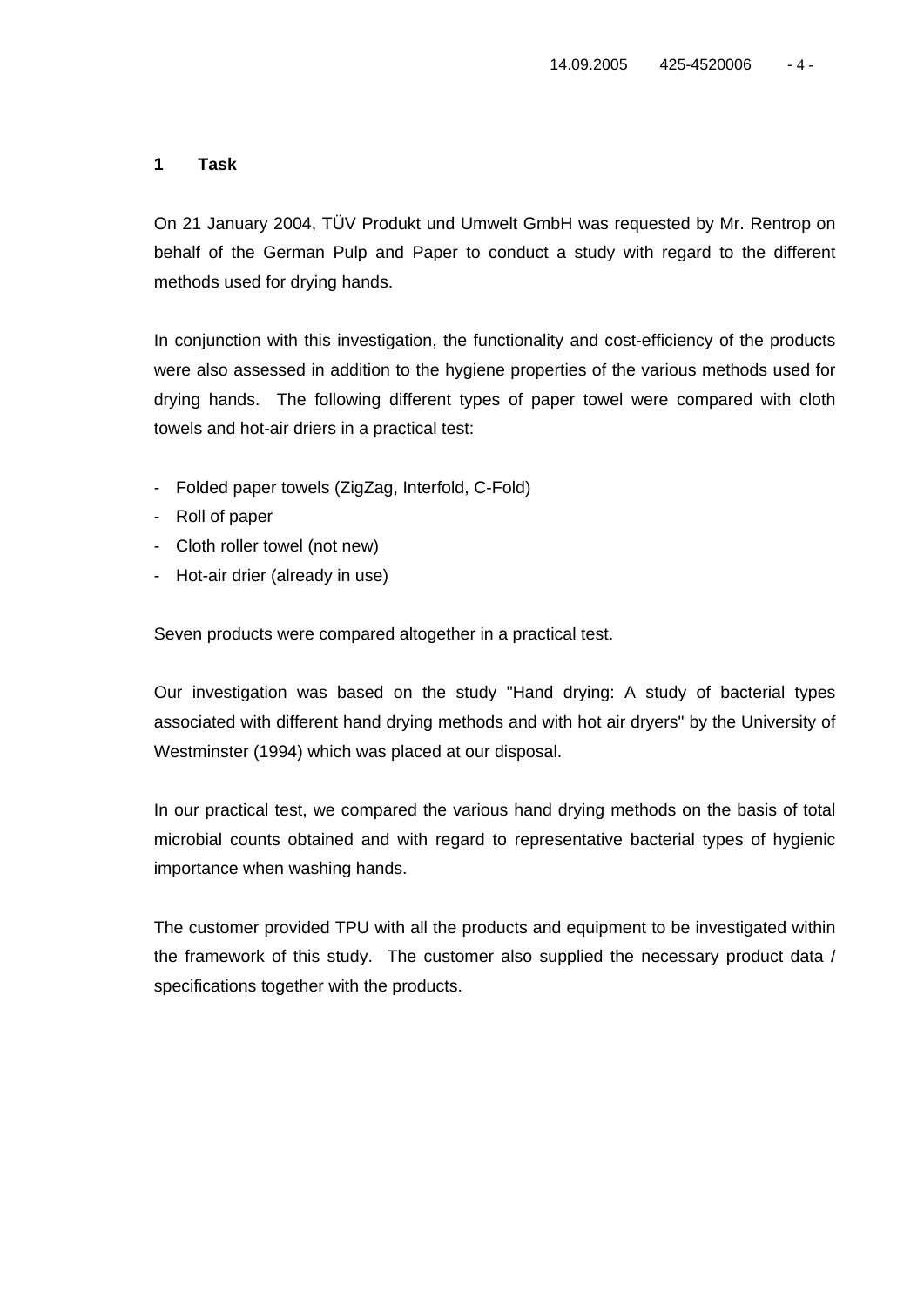#### **2 Introduction**

#### **Hygiene**

Hygiene is the theory of preserving the health of people and their environment. Infectious diseases still kill millions of people, even in the 21st century. New pathogens and germs which were long thought to be under control present the medical community with immense challenges. The problems are aggravated by resistance to antibiotics, widespread travel and the growing number of people with immune deficiency and elderly people. Personal hygiene, for instance by washing hands, contributes immensely and above all inexpensively to preventing the spread of infection.

#### **Transmission of infections**

Whether or not an infection actually becomes manifest, i.e. whether it displays symptoms, depends on the specific properties of the pathogen concerned, the sensitivity of the person affected and sometimes also on the means by which the infection is transmitted.

Infections can be transmitted directly or indirectly. Direct transmission requires direct contact with the organism to be infected. In this way, we can directly infect other people – and ourselves – for example by coughing up germ-laden droplets which are then inhaled. This may be the case with whooping cough and measles, for instance. Indirect transmission proceeds via detours, meaning that pathogens reach the so-called portals of entry of their next "victim" through foodstuffs, objects or people's hands. Depending on their specific resistance, microbes can survive for a long time in dust, water, the soil, the cold, the heat or the blood.

The hands are one of the most important transmitters of infectious pathogens. Above all, they play a very important part in the transmission of gastro-enteric and respiratory infections. We make contact with one another directly through our hands and many microbes feel comfortable in the warm physiological environment of the dermal microflora, at least temporarily, before they are passed on. Our hands touch our nose and mouth innumerable times every day, for instance when eating, brushing teeth, blowing the nose, coughing or sneezing; every single time, microbes are transferred from these areas to our hands and from our hands to the mouth and mucosa.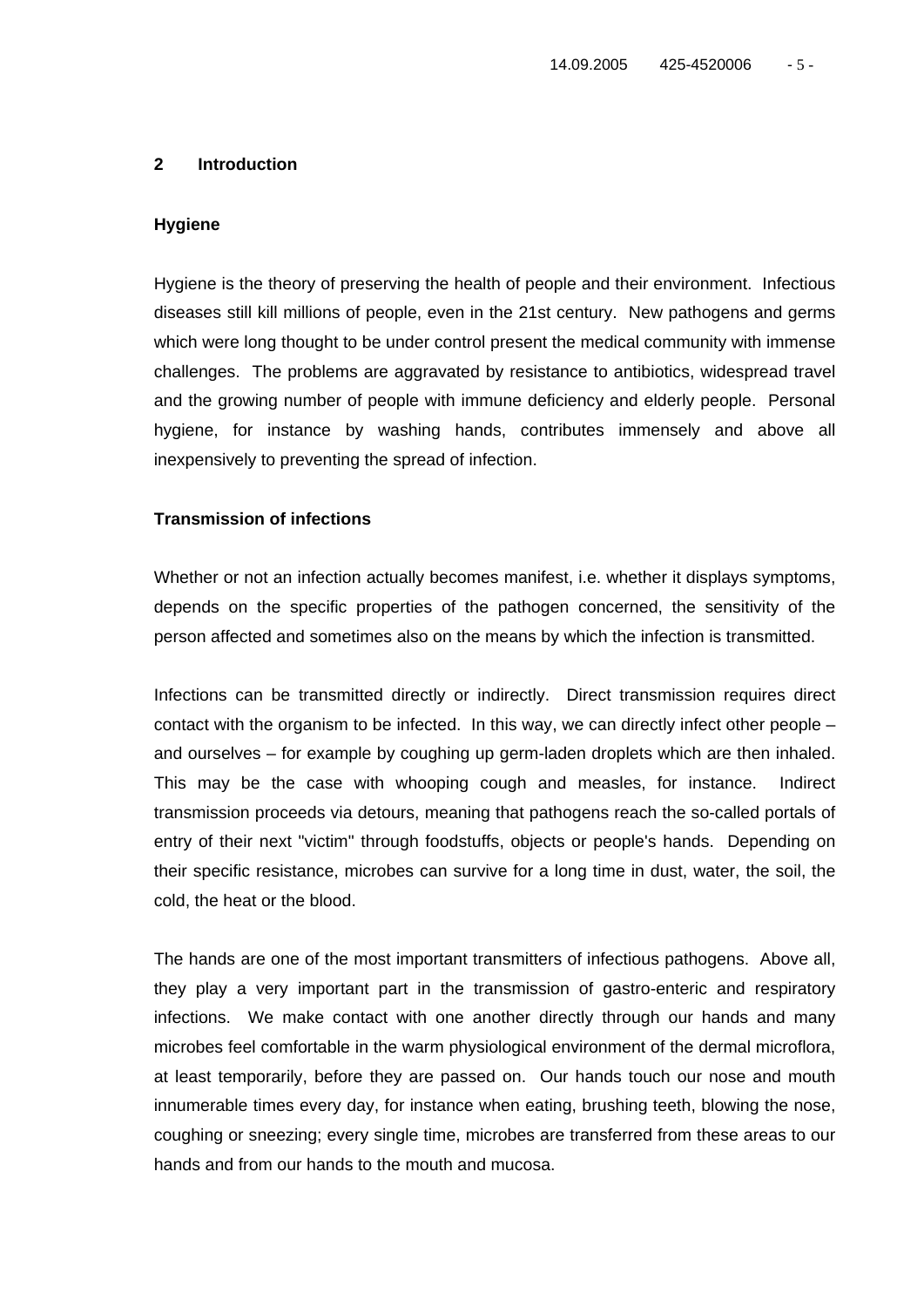We should feel a moral obligation to the people around us to prevent the spread of pathogenic microbes.

Our hands are our main tool and, as such, frequently come into contact with such harmful substances as oil, petrol, paint, lacquer or glue. By washing the hands, we can not only prevent these substances being absorbed through the skin, but also prevent them being ingested orally through hand – mouth contact. In the United States, a higher safety factor has already been introduced for children when assessing the risks attributable to pesticides and other substances.

There are still no statutory regulations governing hand hygiene in non-medical communal institutions, but the new law concerning the prevention of infectious diseases reinforces the concept of preventing infection by educating and informing the general public, as well as through controls by public health authorities.

#### **Theoretical principles of hand hygiene**

Microflora of the skin

Healthy human skin is naturally populated by microorganisms forming what is known as the resident microflora. These bacteria are permanent "residents" inhabiting the skin, but as a rule, these bacteria do not cause illness. At the same time, however, our skin is permanently covered with microscopic cracks through which bacteria can enter the body and multiply.

The types and numbers of microorganisms per unit skin area can vary, depending on the different conditions prevailing in different regions of the body, as well as on age, sex, personal hygiene and way of life. Resident microflora are located in deeper layers of the skin and can therefore only be reduced but not removed entirely by washing the hands. These microorganisms include micrococci, staphylococci and corynebacteria which do not cause infections in healthy people, only in immunosuppressed people.

Non-resident or transient microorganisms make up another category of microflora. Their name comes from the Latin "transire", meaning to pass by. In other words, these are unwanted guests; they are commonly and very easily passed on from hand to hand.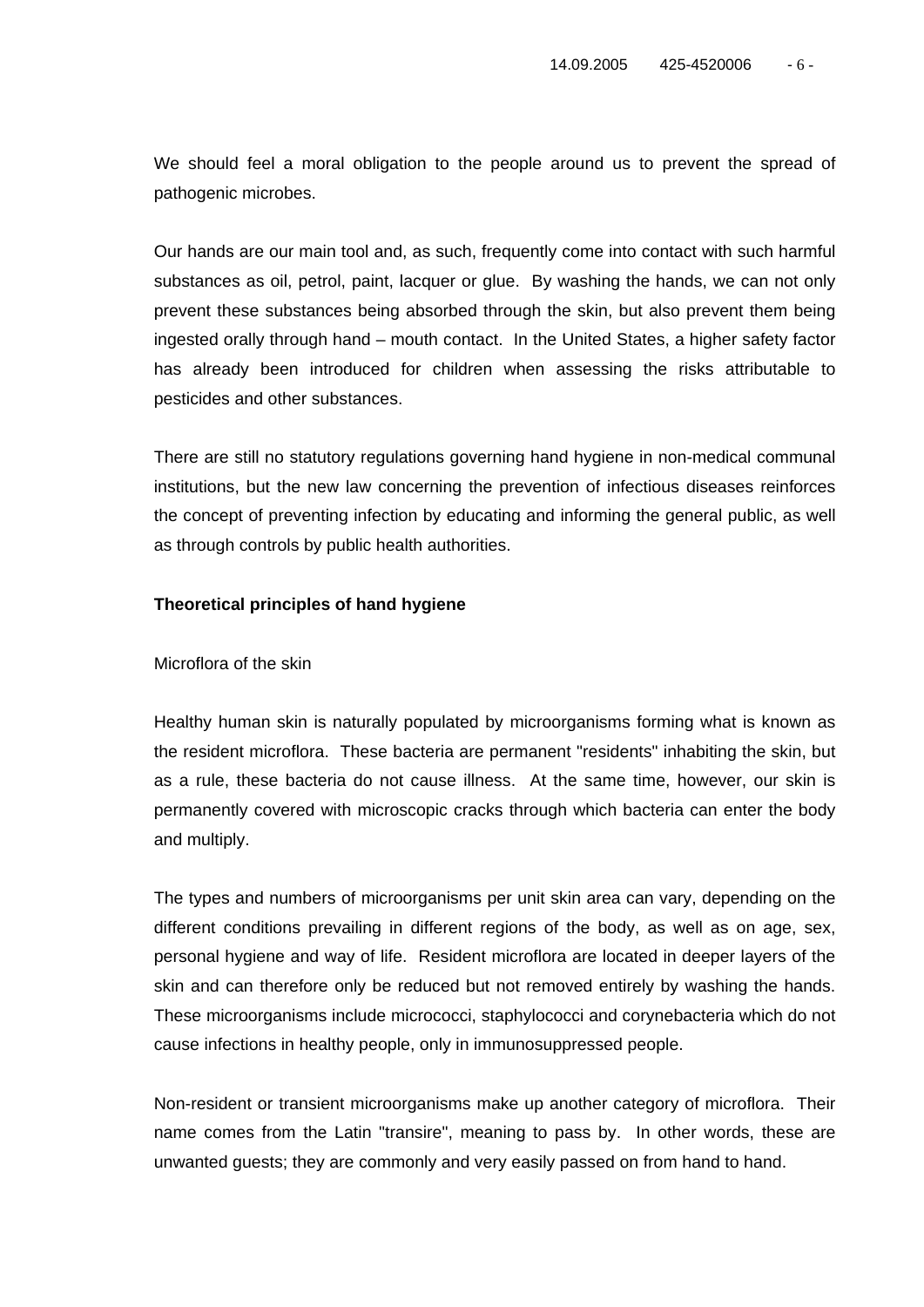Transient microflora may accommodate all manner of pathogens, including those which cause infections, but they normally only remain for a short time. As a rule, they do not feel at home among the resident microorganisms and in conditions hostile to them (acid pH value, low moisture content of the horny layer, fatty acids liberated by the resident microflora). Transient microorganisms normally die of their own accord after a certain time, although it is hard to say exactly how long this time is. Transient microflora also include such potential pathogens as Staphylococcus aureus, pseudomonas and other gram-negative rod bacilli. Unlike the case with resident microflora, transient microorganisms can essentially be removed by adequate hand washing.

Mention should finally also be made of the so-called infection flora. These microorganisms are only to be found in conjunction with, and in, existing skin infections, such as abscesses or infected skin diseases. Unlike the resident and transient microflora, they are therefore indirectly "visible" as a result of the infection. Staphylococci and haemolytic Group A streptococci are among the commonest.

We carry innumerable unnoticed microorganisms on our skin. The type and number of microbial flora change, depending on how we interact with the world around us – environment, other people, animals. The risk of receiving or passing on potentially infectious pathogens consequently changes accordingly without our being aware of them.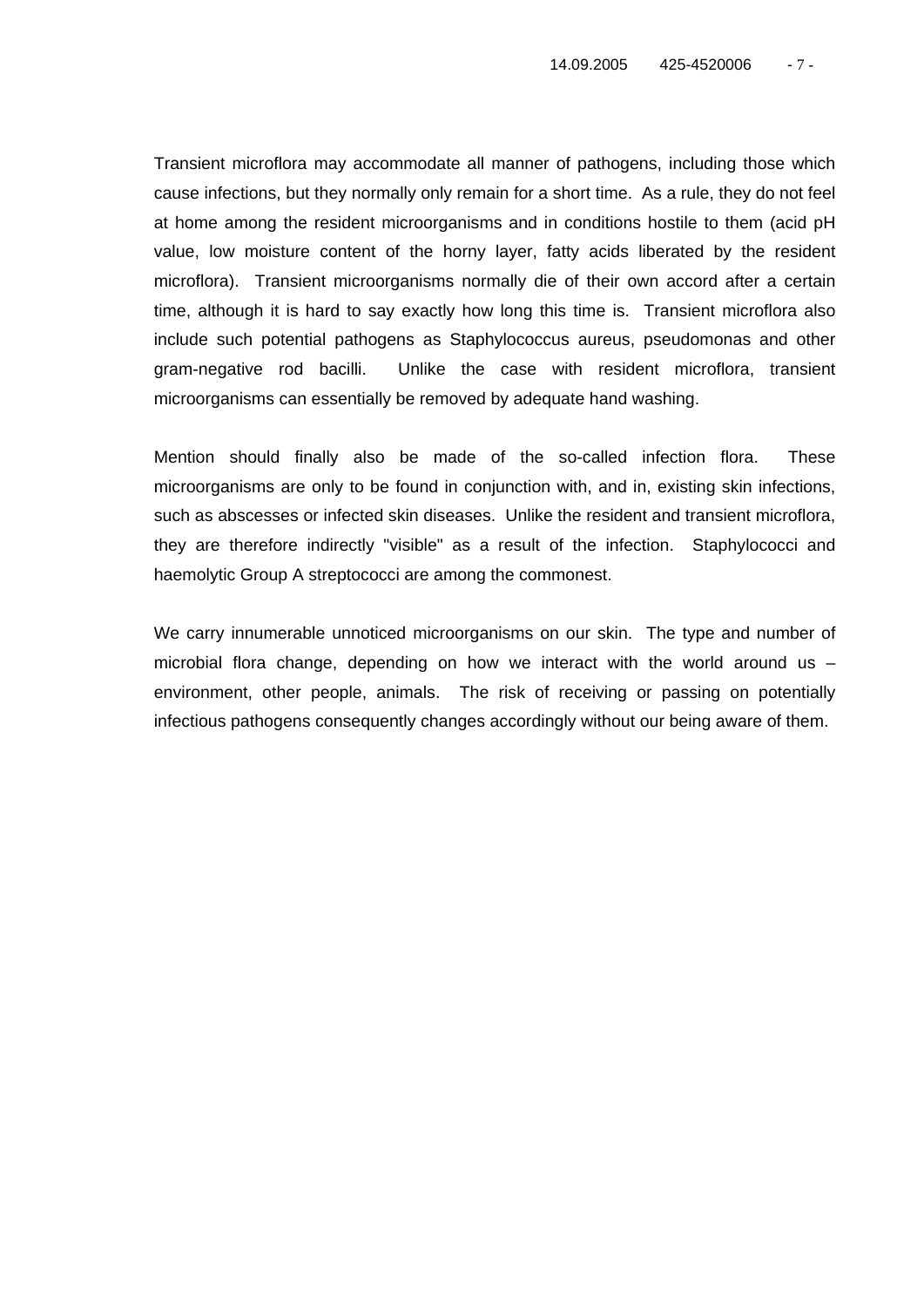## **3 Method**

#### **3.1 Practical test**

The study was conducted in the period from May 2004 to February 2005.

In order to obtain comparable results with regard to functionality and hygiene properties, each of the seven products to be compared were used in conformity with their intended use by 45 volunteers in a practical test. To optimize costs, the volunteers were recruited from the TÜV workforce; to ensure adequate comparability, each volunteer was only allowed to participate once in a single test series.

Since the volunteers' availability was limited, 25 tests were carried out per day.

## **3.2 Questionnaire**

Before beginning the test, a suitable questionnaire for interviewing the volunteers was drawn up in consultation with the customer. All volunteers were instructed and prepared for the questionnaire before the test began. To ensure optimum comparability, the questionnaires were completed by the project manager during a short interview. The entire practical test was closely monitored by the project management, thus ensuring a high level of comparability.

#### **3.3 Sampling process for microbiological laboratory tests**

The paper / towel dispensers and electric hot-air drier were installed in one of the sanitary areas in the headquarters building of TÜV Rheinland Berlin Brandenburg (TRBB). This is where the hands were washed and the relevant microbiological samples were taken for assessing the hygiene properties.

Samples were first taken from the volunteers' hands before they were washed. For this purpose, the surface of the fingers was exposed to culture medium for 10 seconds. The hands were washed with cold water and a gentle, skin-compatible liquid soap. The next sample was taken after washing (wet hands); the volunteers then dried their hands and a third sample was taken. For the purpose of demonstrating specific bacterial types, samples were additionally taken from ten volunteers per series using selective culture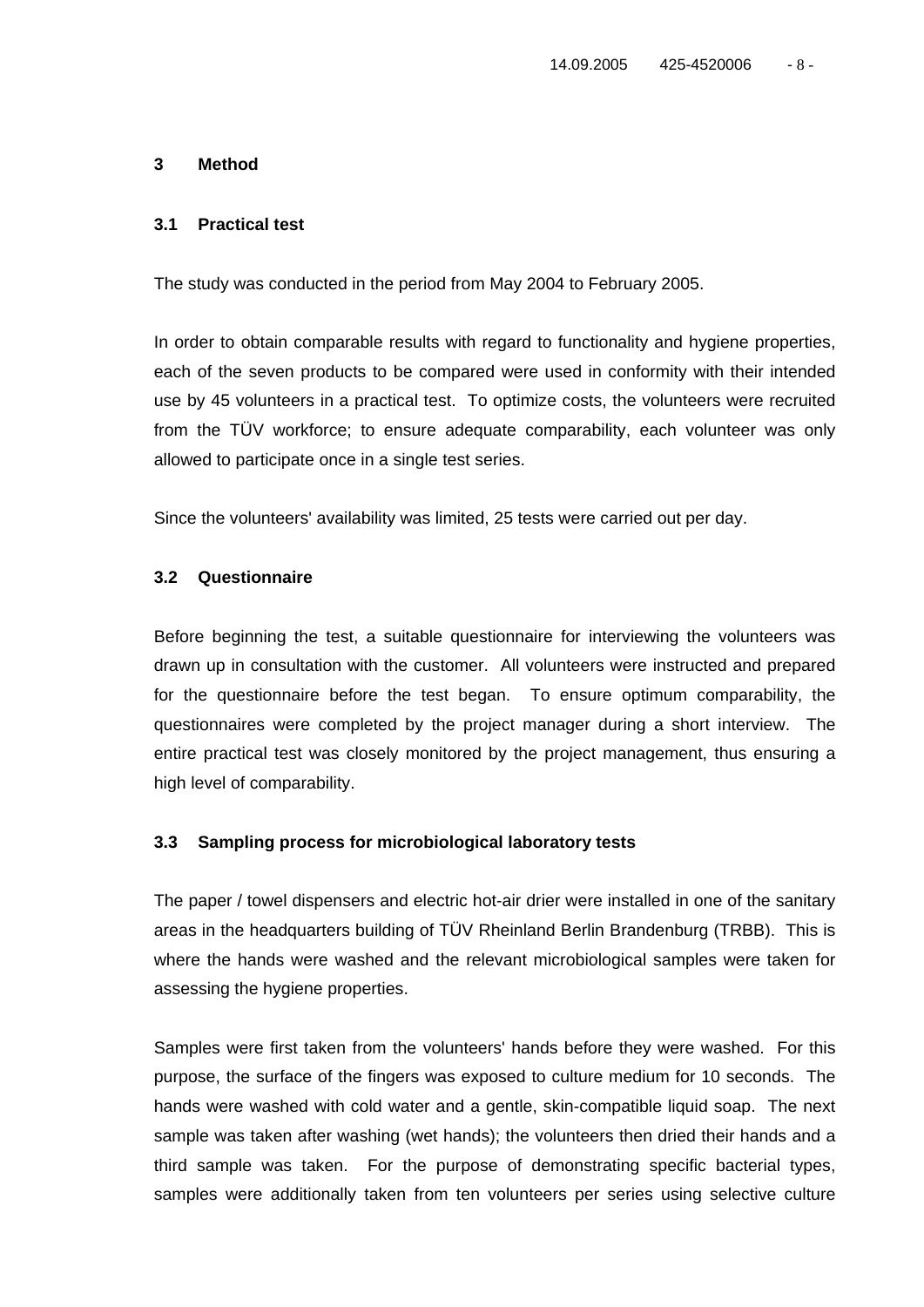media. These samples were assayed for the presence or absence of such bacteria as E.coli, coliform or staphylococcus.

The culture media were incubated in the microbiological laboratory at TPU. The bacterial colonies grown on the culture media were quantified and reported as bacterial colony forming units (CFU).

Unused towels (paper / cotton) were randomly sampled before the test; the storage containers and equipment were randomly sampled during the test phase.

## **3.4 Culture media used**

a) Total bacterial counts

#### Nutrient agar (Oxoid)

This is a non-selective culture medium and was used to determine the total bacterial counts. All non-exacting aerobic bacteria can grow on this medium.

## b) Specific bacteria

The following selective culture media were used to identify individual types of bacteria and obtain information on the bacteria present.

## MacConkey agar

This selective culture medium is used to isolate such facultative pathogenic bacteria as enterococci, staphylococci and salmonellas, shigella and coliform bacteria.

## Mannitol salt agar

Mannitol salt agar is a selective culture medium used to isolate presumptive pathogenic staphylococci. The high salt concentration inhibits growth of most other bacteria except for a few halophile, marine microorganisms. Coagulase-positive staphylococci form colonies with a light yellow halo, while other staphylococci strains form colonies with a reddish halo.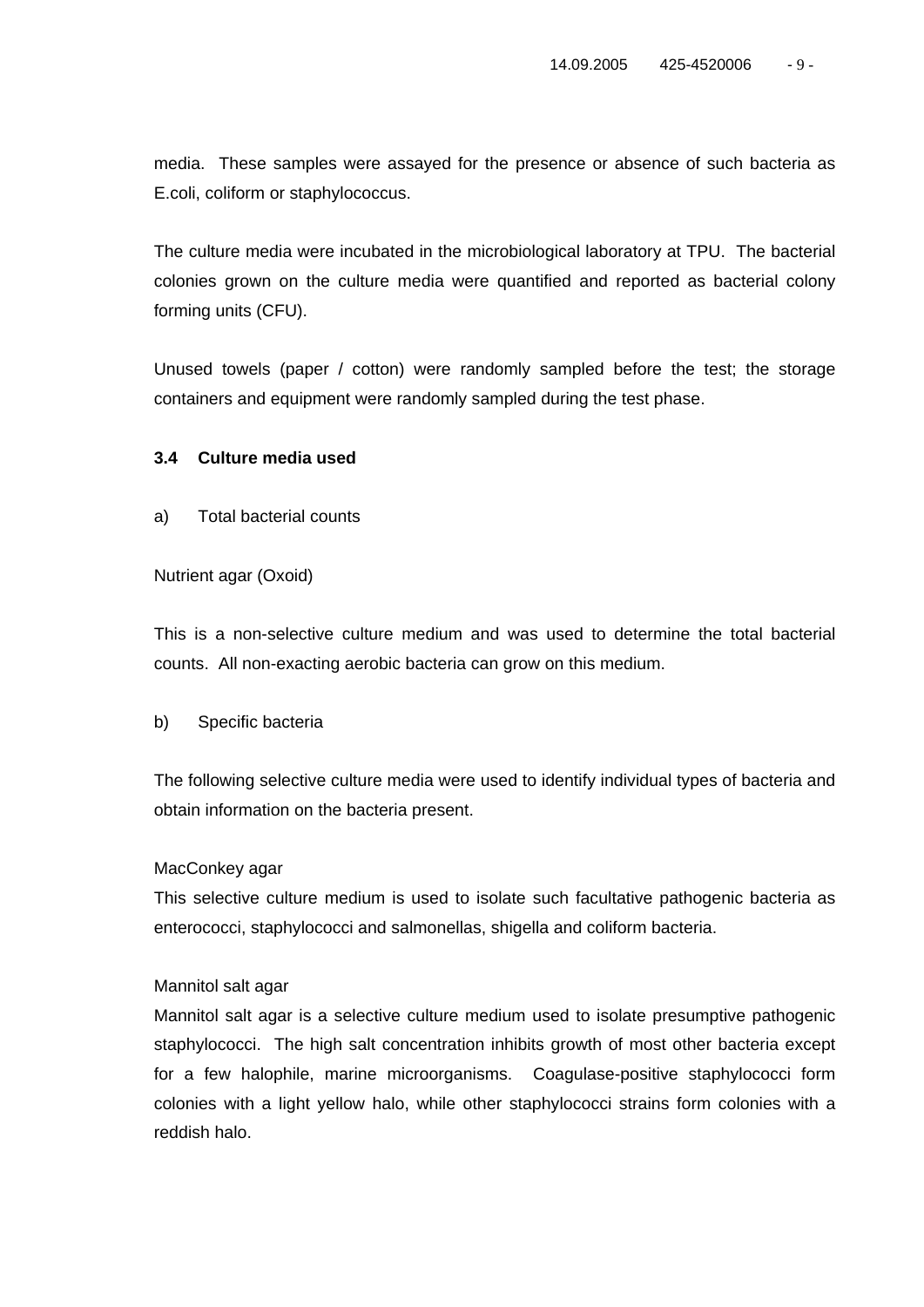## **4 Results**

## **4.1 Microbiological investigation**

#### a) Total bacterial count

The results obtained for the individual series are summarized in tabular (Table 1) and graphic (Fig. 1) form below. Nutrient culture agar was used to assay the total bacterial count (CFU). Average bacterial counts were determined before washing (VW) and after washing and drying (NT) the hands by the various methods, i.e. single-use paper towels and paper rolls, cloth roller towel and hot-air drying. The values before washing have been standardized at 100%.

| <b>Series</b>                        | Before washing | After drying (NT) |
|--------------------------------------|----------------|-------------------|
|                                      | $(VW)$ (CFU)   | (CFU)             |
| Roller towel, 2-ply tissue           | 100            | 66                |
| Roller towel, TAD                    | 100            | 76                |
| Folded towel, 3-ply Interfold Tissue | 100            | 77                |
| Folded towel, Crepe 1-ply ZigZag     | 100            | 80                |
| Folded towel, Tissue 2-ply C-fold    | 100            | 88                |
| Cloth roller towel                   | 100            | 96                |
| Hot-air drier                        | 100            | 217               |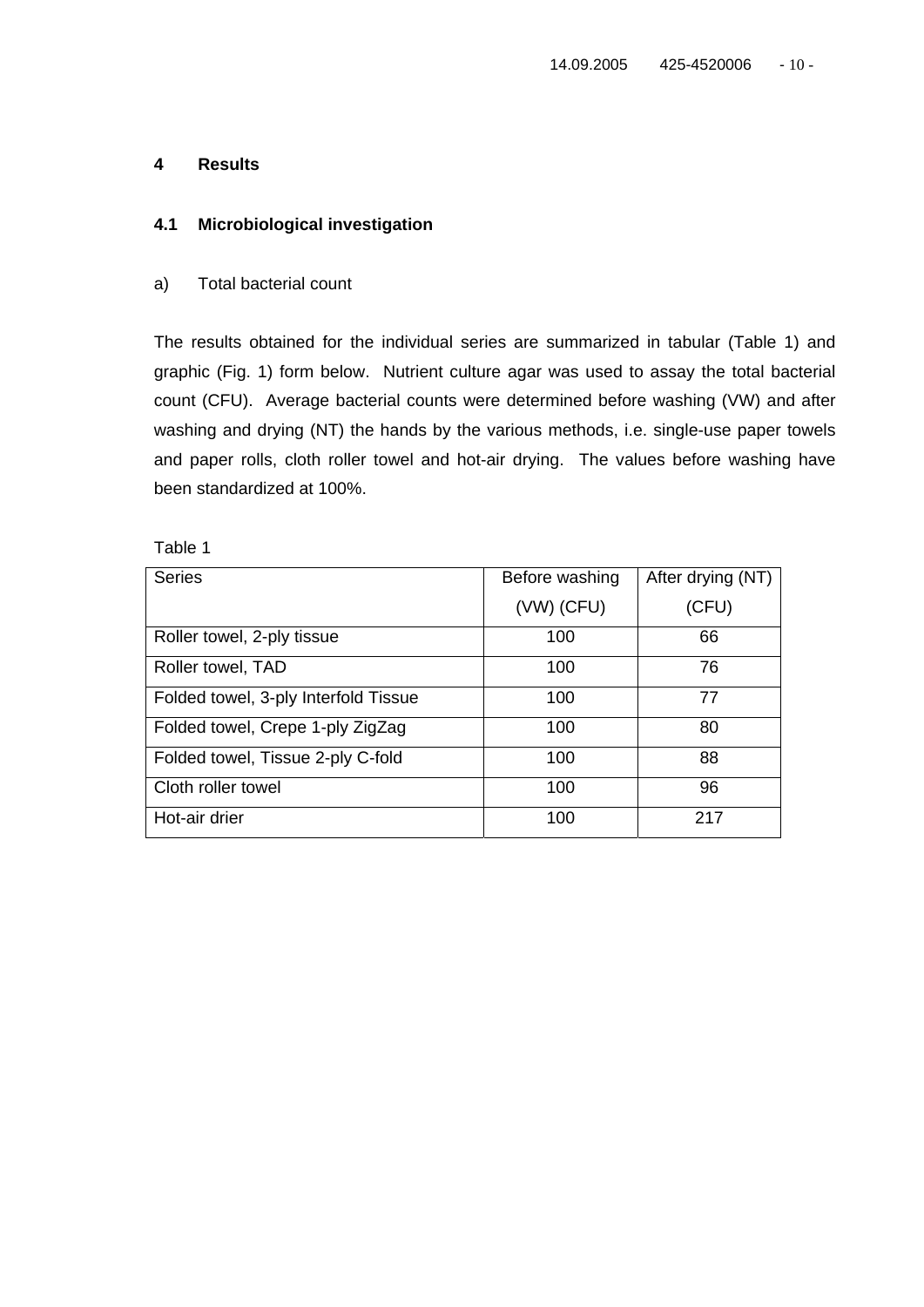Bacterial count before washing (VW) and after drying (NT) (%age values) Bacterial count Roller towel, 2-ply tissue Roller towel, TAD Folded towel, 3-ply Interfold Tissue Folded towel, Crepe 1-ply ZigZag Folded towel, Tissue 2-ply C-fold Cloth roller towel Hot-air drier

Figure 1 compares the mean values for the change in total bacteria on the hands before and after washing and drying for the seven individual series. The values before washing have been standardized at 100%.

No distinction is made here between the bacterial types concerned.

## **Fig. 2**

Mean bacterial populations before washing (VW) and after drying (NT) Bacterial count Paper roll Paper towels Cloth roller Hot-air drier

Figure 2 compares the mean values for the change in total bacteria on the hands before and after washing and drying according to the different groups of material. This graph shows that the greatest decrease is observed with the paper rolls, followed by the paper towels. Only a slight decrease is observed in conjunction with the cloth roller and a major increase after drying with hot air.

No distinction is made here between the bacterial types concerned.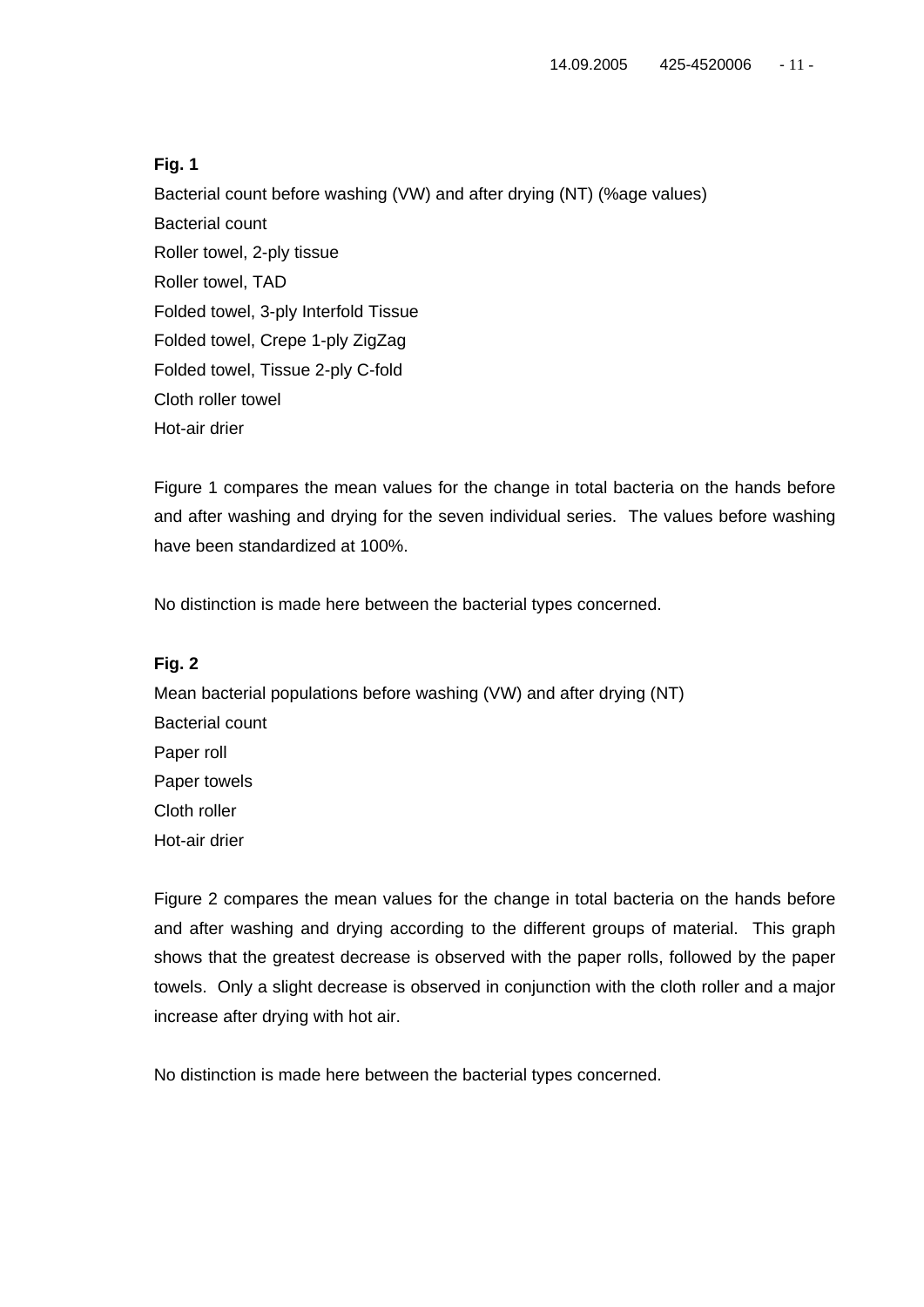Percentage change in bacterial populations after the individual test series Percentage change Paper roll Paper towels Cloth roller Hot-air drier

Overall, we found that the number of bacteria present on the hands increases after washing the hands, with counts of between 250 and 400 CFU being achieved on average in the individual series. The microbial population on the hands was only reduced after drying with absorbent material. This reduction is observed in all test series with paper and cloth, but not with the hot-air drier.

The bacterial population decreased by 29% after drying with the paper roll, by 18% after drying with paper towels, but by only 4% after drying with a cloth towel. After drying with hot air, there were 117% more microbes present on the hands after washing than before washing.

## **Fig. 4**

Mean bacterial populations before washing (VW) and after drying (NT) Bacterial count Paper Cloth Air

Figure 4 compares the mean values for the change in total bacteria on the hands before and after washing and drying according to the three groups of material. This graph shows that the greatest decrease is observed with paper. The cloth roller yields only a slight decrease, while drying with hot air leads to a major increase.

No distinction is made here between the bacterial types concerned.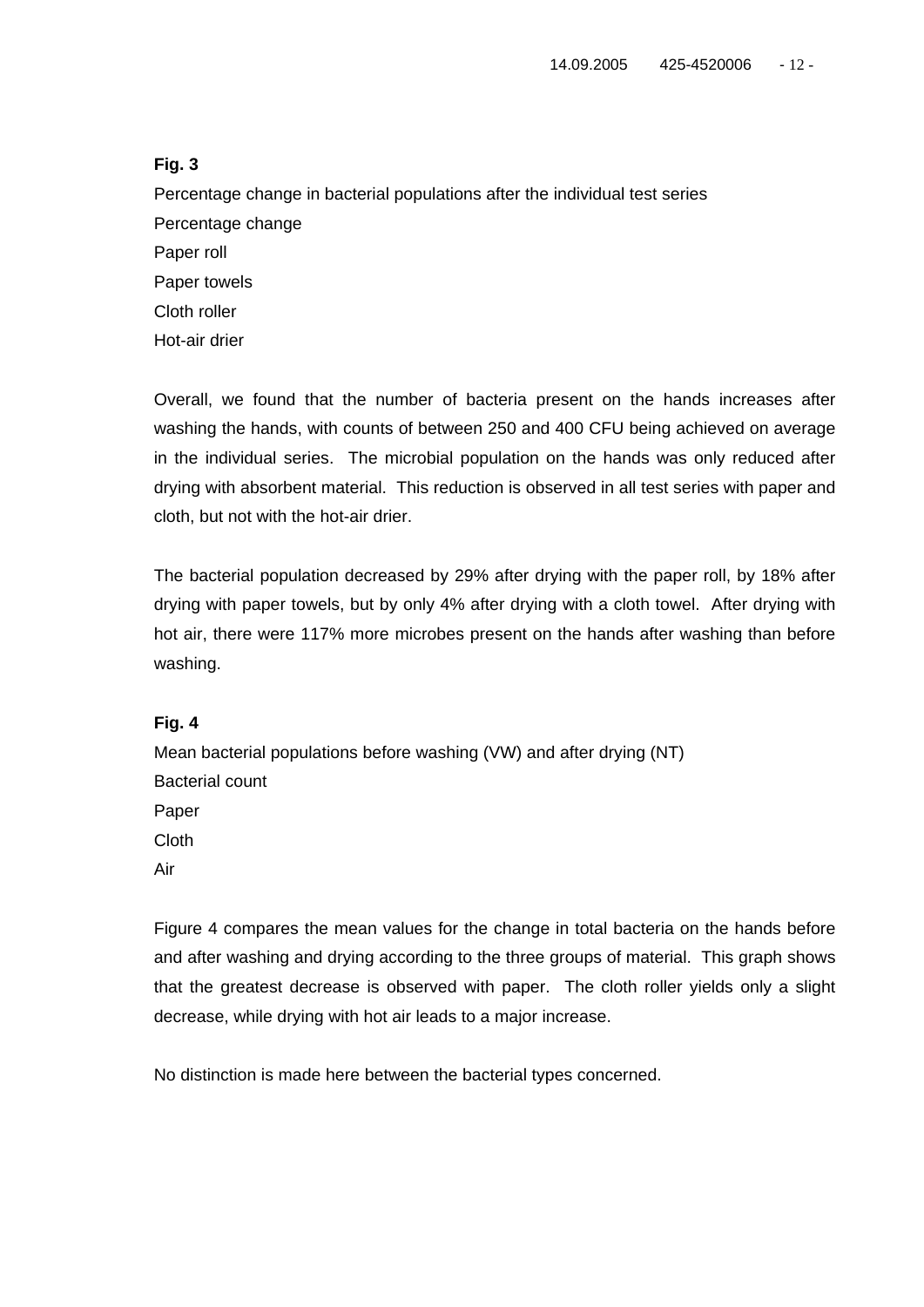Percentage change in bacterial populations after the individual test series Percentage change

Paper

Cloth

Air

Figure 6 shows the percentage change in mean values for total bacteria (Fig. 5) on the hands before and after washing and drying according to the three groups of material. This graph shows that the greatest decrease is observed with paper. The cloth roller yields only a slight decrease, while drying with hot air leads to a major increase.

# **Fig. 6**

Percentage change in bacterial population VW – NT Change in population Paper Cloth Air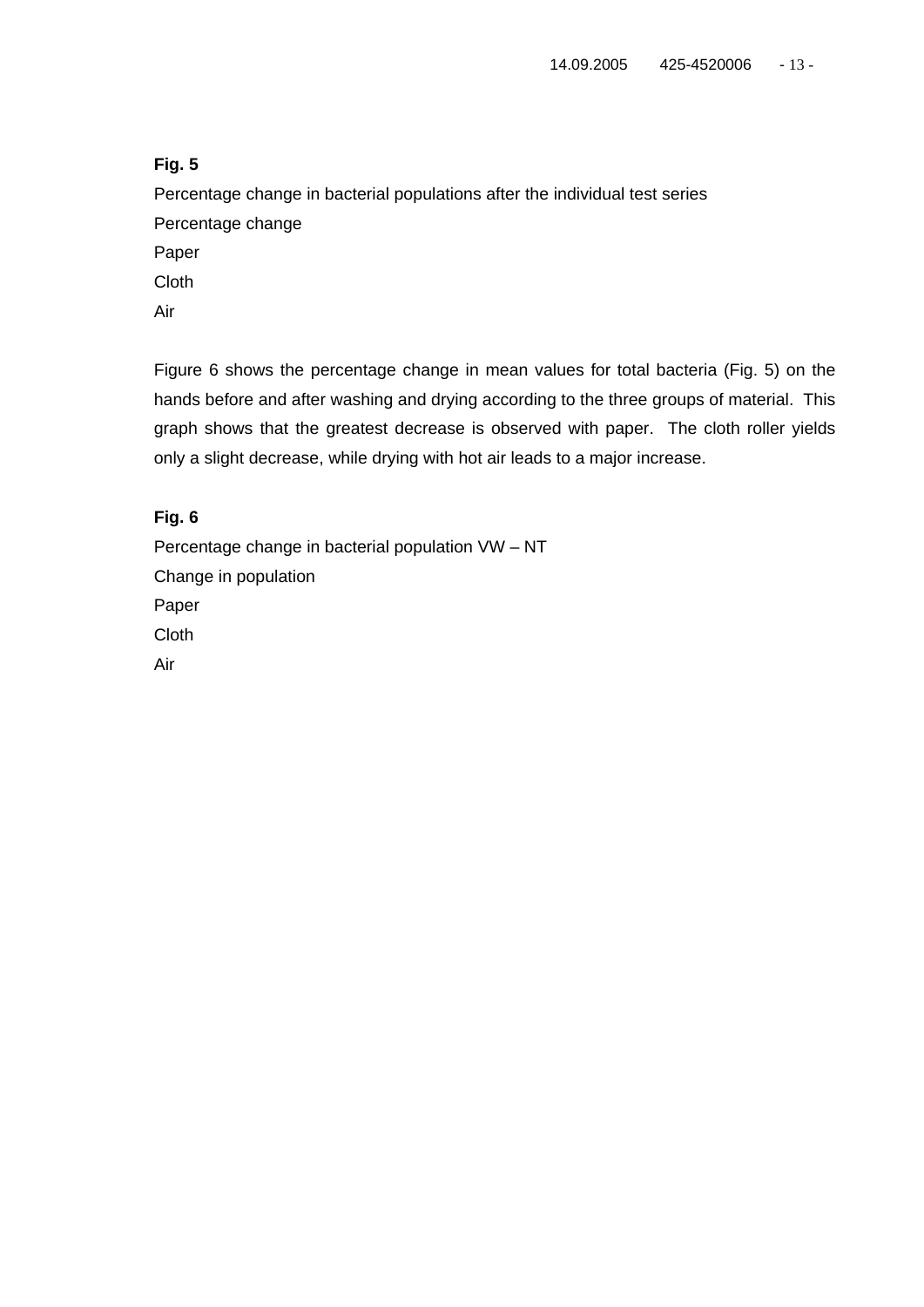# **b) Specific bacteria**

The following table summarizes the results obtained for the three different culture media with indication of the bacterial numbers and types before and after washing and drying the hands by means of the various methods (paper, cloth and air).

| Medium     | Type of | Hand drying | Mean CFU     | Mean CFU       | Change         |
|------------|---------|-------------|--------------|----------------|----------------|
|            | colony  | method      | value before | value after    |                |
|            |         |             | washing      | drying         |                |
| <b>NA</b>  | All     | Paper       | 125          | 95             | $-30$          |
| <b>NA</b>  | All     | Cloth       | 125          | 120            | $-5$           |
| <b>NA</b>  | All     | Air         | 115          | 249            | 134            |
|            |         |             |              |                |                |
| <b>MAC</b> | All     | Paper       | 25           | $\overline{4}$ | $-21$          |
| <b>MAC</b> | All     | Cloth       | 10           | 1              | $-9$           |
| <b>MAC</b> | All     | Air         | 16           | 13             | $-3$           |
|            |         |             |              |                |                |
| <b>MSA</b> | All     | Paper       | 82           | 84             | 2              |
| <b>MSA</b> | All     | Cloth       | 60           | 63             | 3              |
| <b>MSA</b> | All     | Air         | 91           | 95             | $\overline{4}$ |

Table 2

Legend:

 $CFU =$  Colony forming unit

 $NA =$  Nutrient agar

MSA = Mannitol salt agar

MAC = MacConkey agar

 $All = Total number of CFUs (all bacterial types)$ 

| Number of volunteers (N) | for $NA =$    | 5 x 47 Paper      |   |    |     |
|--------------------------|---------------|-------------------|---|----|-----|
|                          |               | 1 x 44 Cloth      |   |    |     |
|                          |               | $1 \times 41$ Air |   |    |     |
|                          | for MAC + MSA | 5 x 10 Paper      |   |    |     |
|                          |               | 1 x 10 Cloth      |   |    |     |
|                          |               |                   | X | 10 | Air |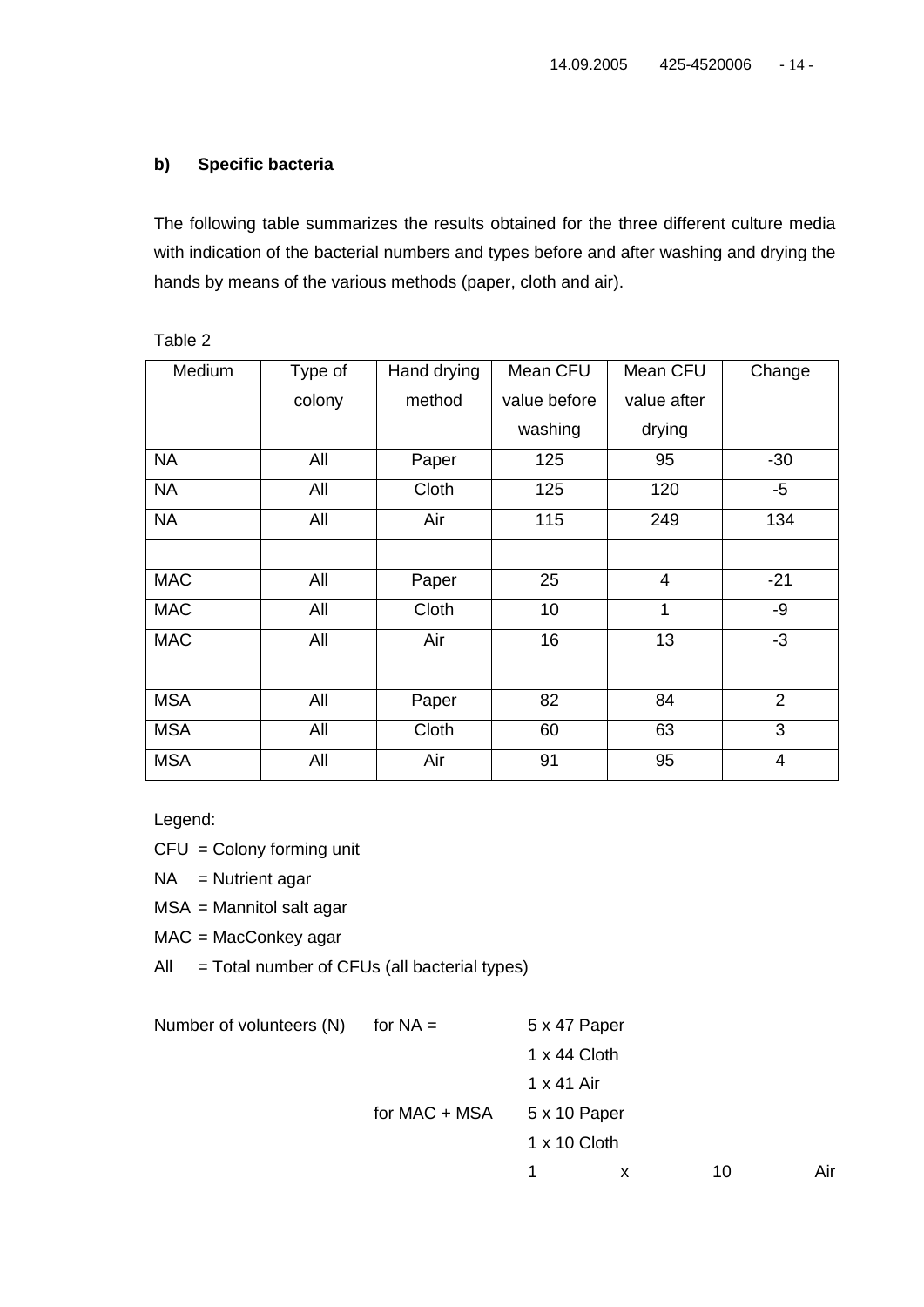Average change in CFU in absolute numbers before and after washing and drying Change

Paper

Cloth

Air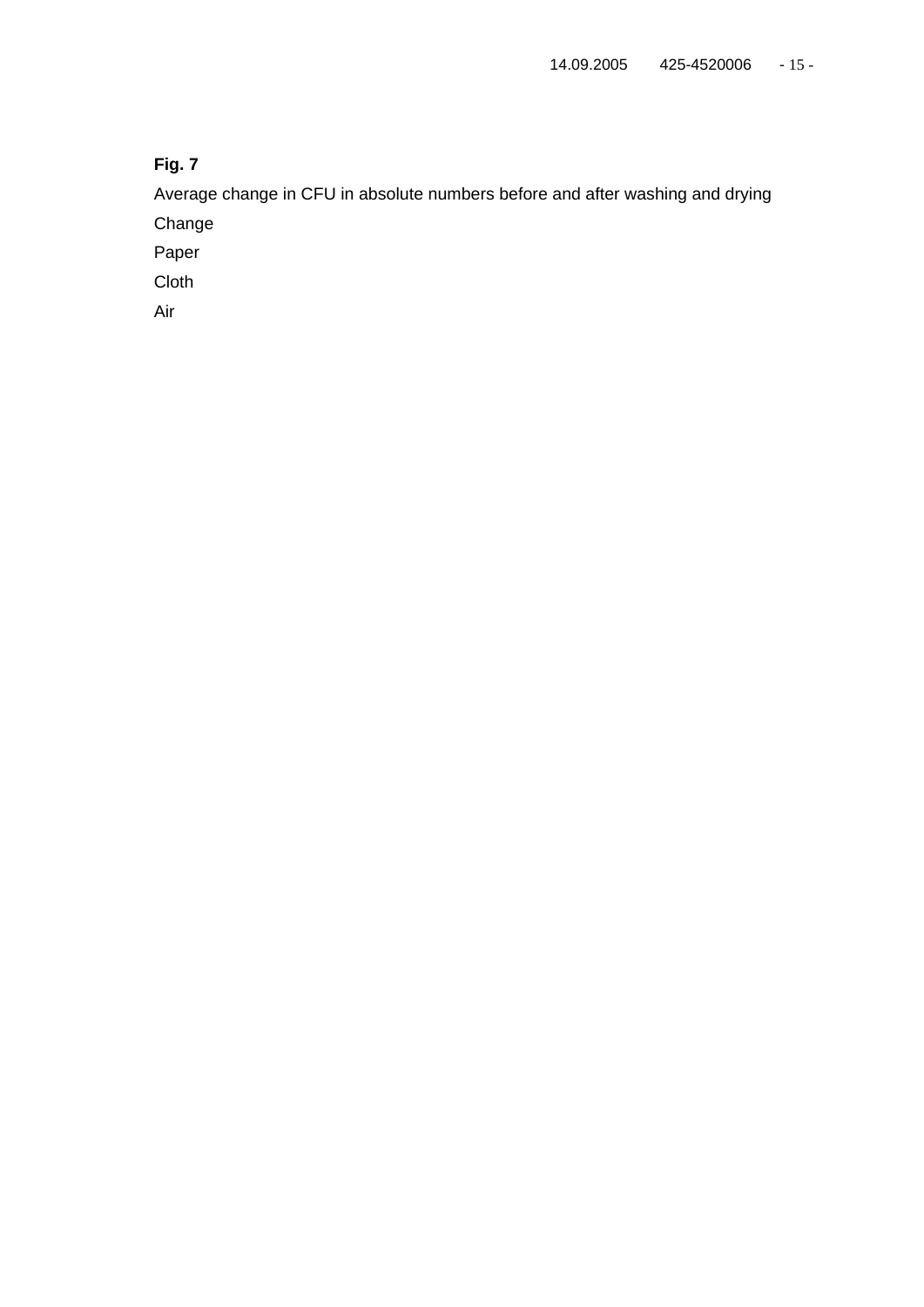#### **5 Assessment of the results**

Resident microorganisms comprise bacteria which are normally not pathogenic on healthy skin, while the transient microflora comprise bacteria which were recently acquired from contaminated materials or the surroundings. The purpose of hand washing is to reduce the number of transient bacteria and thus prevent pathogenic microbes entering the body via the hands.

A study by the University of Westminster "Hand drying: A study of bacterial types associated with different hand drying methods and with hot air dryers" (1994) showed that the number of bacteria present on the hands decreased by 42% on average when using paper, but by only 10% when using textiles and that it increased by 50% when using hotair driers.

Our investigations confirm the study's findings that the number of bacteria decrease after washing the hands and then drying them with paper or cloth towels. We were able to demonstrate an average reduction of 24% in the number of most bacterial types present on the hands when using paper, as compared with a decrease of 4% for textiles and an increase of 117% when the hands were dried with hot air.

Selective media were used in our investigation to assess the change in specific bacteria. Transient microflora include gram-negative bacteria of the Enterobacteriaceae family (Escherichia coli, coliform bacteria, salmonellas). These were isolated with the aid of MacConkey agar, a selective culture medium. However, gram-positive cocci belonging to the resident microflora and infectious bacteria also grow on this medium.

For all three hand drying methods, we observed a decrease in specific microbes after washing. The greatest decrease in transient microbes (21 CFUs) was found with paper, followed by cloth with 9 CFUs and air with 3 CFUs. Closer identification of the microbes revealed that a mixture of resident and transient microorganisms, as well as facultative pathogenic bacteria were present on the hands of all volunteers before washing. After washing, however, only microbes belonging to the resident microflora were still present after drying the hands with cloth or paper towels.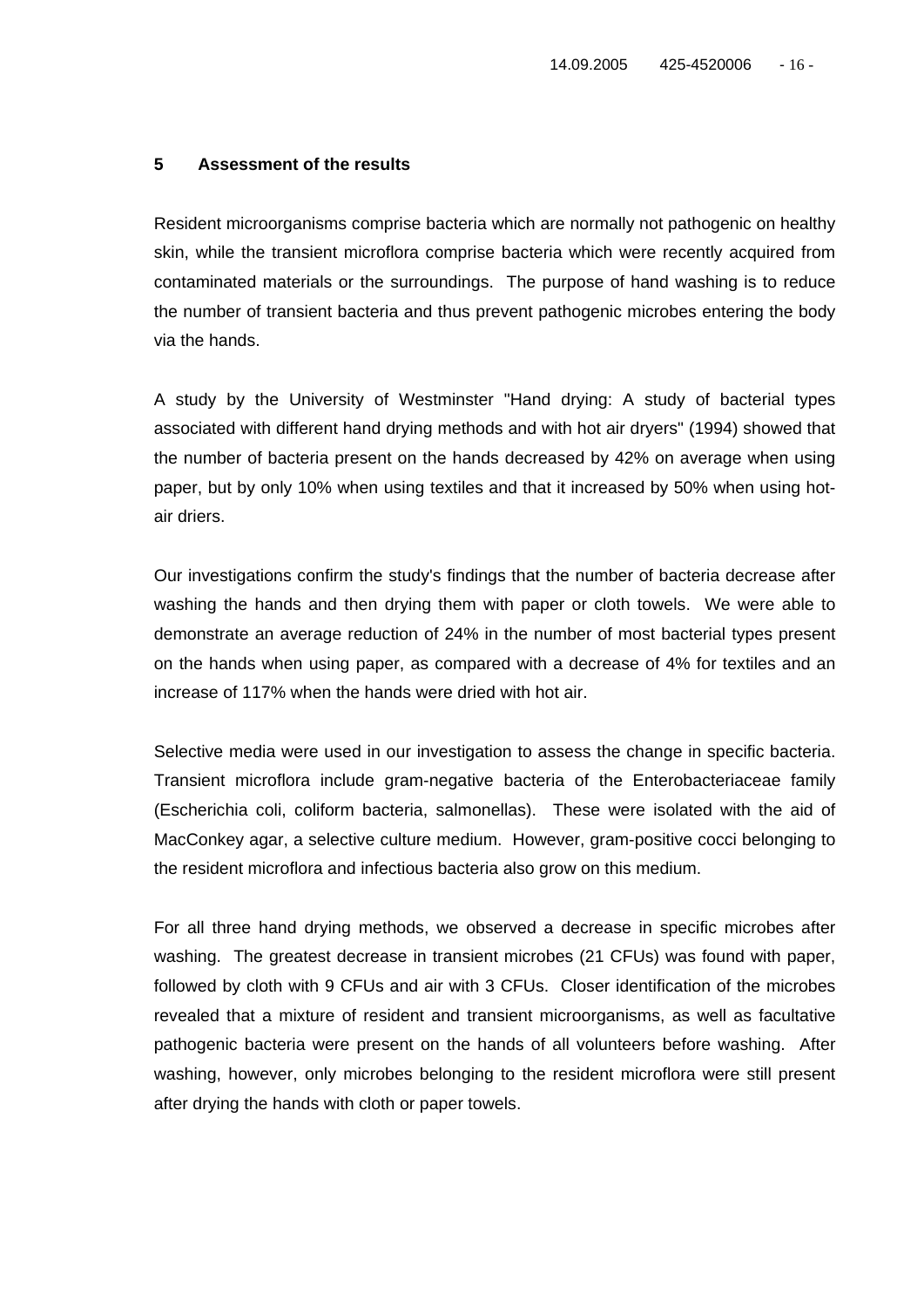When using hot-air driers, on the other hand, there was still a mixture of bacteria to be found on the hands after drying. The facultative pathogenic microbes remained on the hands after washing. This is due to the fact that transient microorganisms are removed from the surface of the skin when washing with soap and are then absorbed by the material when drying the hands. When using a hot-air drier, however, the bacteria cannot be absorbed by material. Moreover, additional bacteria may be deposited on the hands by the contaminated air stream when using a hot-air drier.

Mannitol salt agar is another selective medium which was used to isolate staphylococci. A slight increase in specific microbes was observed here after washing and drying the hands by all three of the methods investigated. Staphylococci belong to both the transient and the resident microflora, with a distinction being made between coagulase-positive and coagulase-negative staphylococci, due to their different pathogenicity. We have only referred to the total number of staphylococci in our study, without making this distinction.

The need for drying hands is also revealed in the transfer of bacteria from the hands to the towels used. While only very small bacterial populations were detectable on the towels before use, their number increased strongly after use. This finding corresponds with that of previous studies.

Clean and absorbent towels are needed, as the skin must be thoroughly dried after washing to remove any remaining dirt. As physical tests have demonstrated, paper towels can absorb up to nine times their own weight in moisture. A material's absorptive capacity or moisture absorption correlates with the acquisition of bacteria when drying hands. The greater its moisture absorption, the more bacteria can be acquired by the material; its consumption and the volume of waste decrease correspondingly.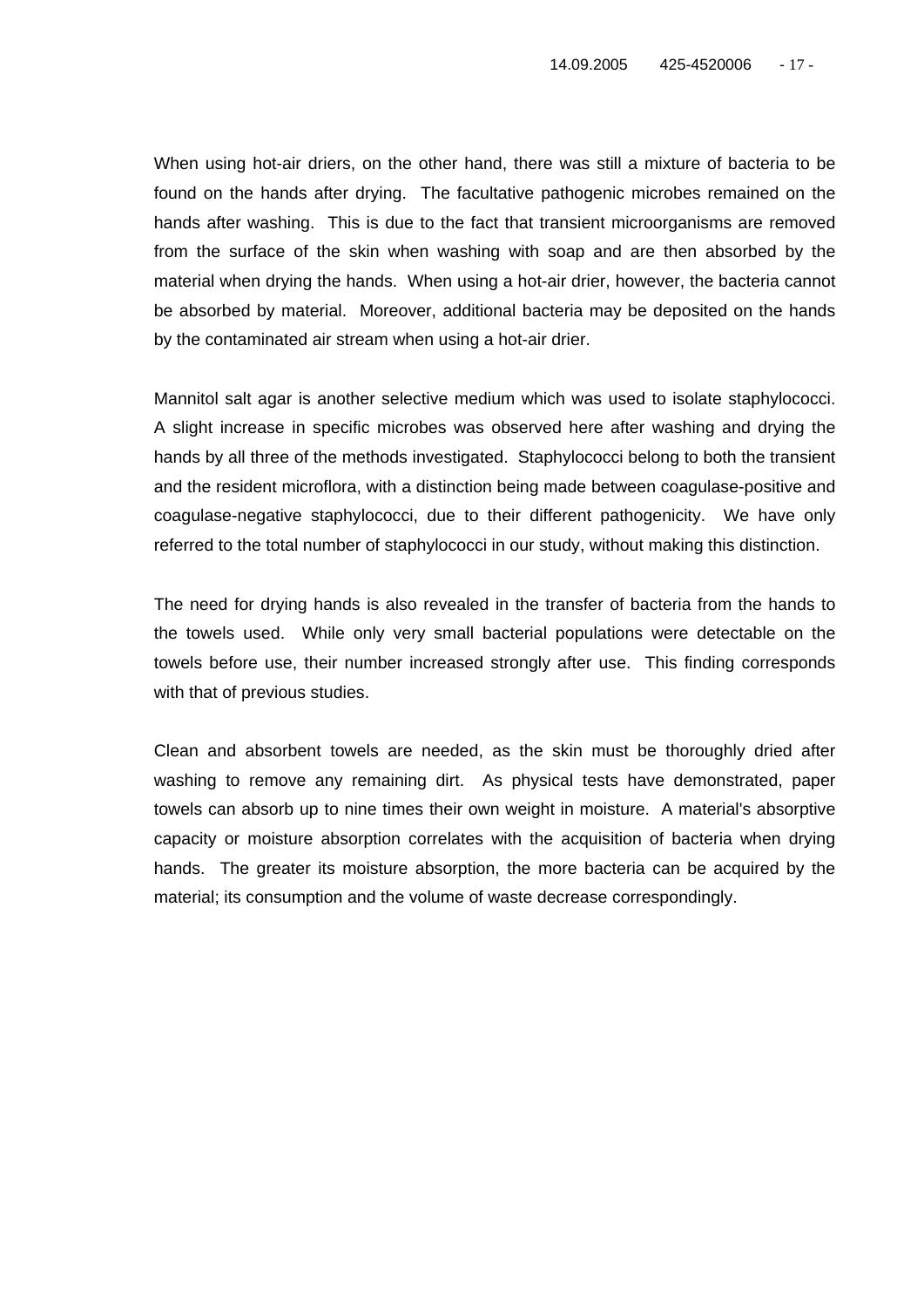#### **Evaluation of the questionnaire**

Every volunteer taking part in our study was briefly interviewed and their responses entered in the questionnaire by the project manager after washing and drying their hands. The volunteers were asked to award marks for simplicity, speed, cleanliness, appearance, functionality, dryness, softness and satisfactory nature of the appliance and drying agent used. The rating good corresponded to the marks very good and good; the rating satisfactory to the marks adequate and satisfactory; and the rating poor to the marks inadequate and poor.

The graphs show the percentage distribution of marks for the individual criteria.

After drying their hands with paper from the roll, 40 to 50% of the volunteers awarded a mark of very good for all criteria to be assessed. No volunteer considered them to be poor or inadequate. Poorer marks were only awarded by the volunteers for satisfaction and dryness. This was the case with coarser paper grades. Softness was also considered good by the majority of volunteers in this series.

After drying their hands with paper towels, 50 to 60% of the volunteers awarded a mark of very good for simplicity, cleanliness and functionality; 40 to 50% awarded the same mark for speed and appearance. The mark inadequate was not awarded by any volunteer. Only the satisfaction, softness and dryness were considered satisfactory by the volunteers. This was the case with coarser paper grades. Some volunteers also considered the functionality to be adequate in this series.

After drying their hands with hot air, around 40% of the volunteers awarded a good mark for simplicity, cleanliness and functionality. The volunteers approved of the design of the hot-air drier and 50 to 60% considered its appearance to be very good. The mark inadequate was not awarded by any volunteer. Satisfaction, dryness and functionality were considered satisfactory by the volunteers. It is striking that more than 50% considered the softness to be good. The marks awarded for speed are very widely spread, from a middle range to poor.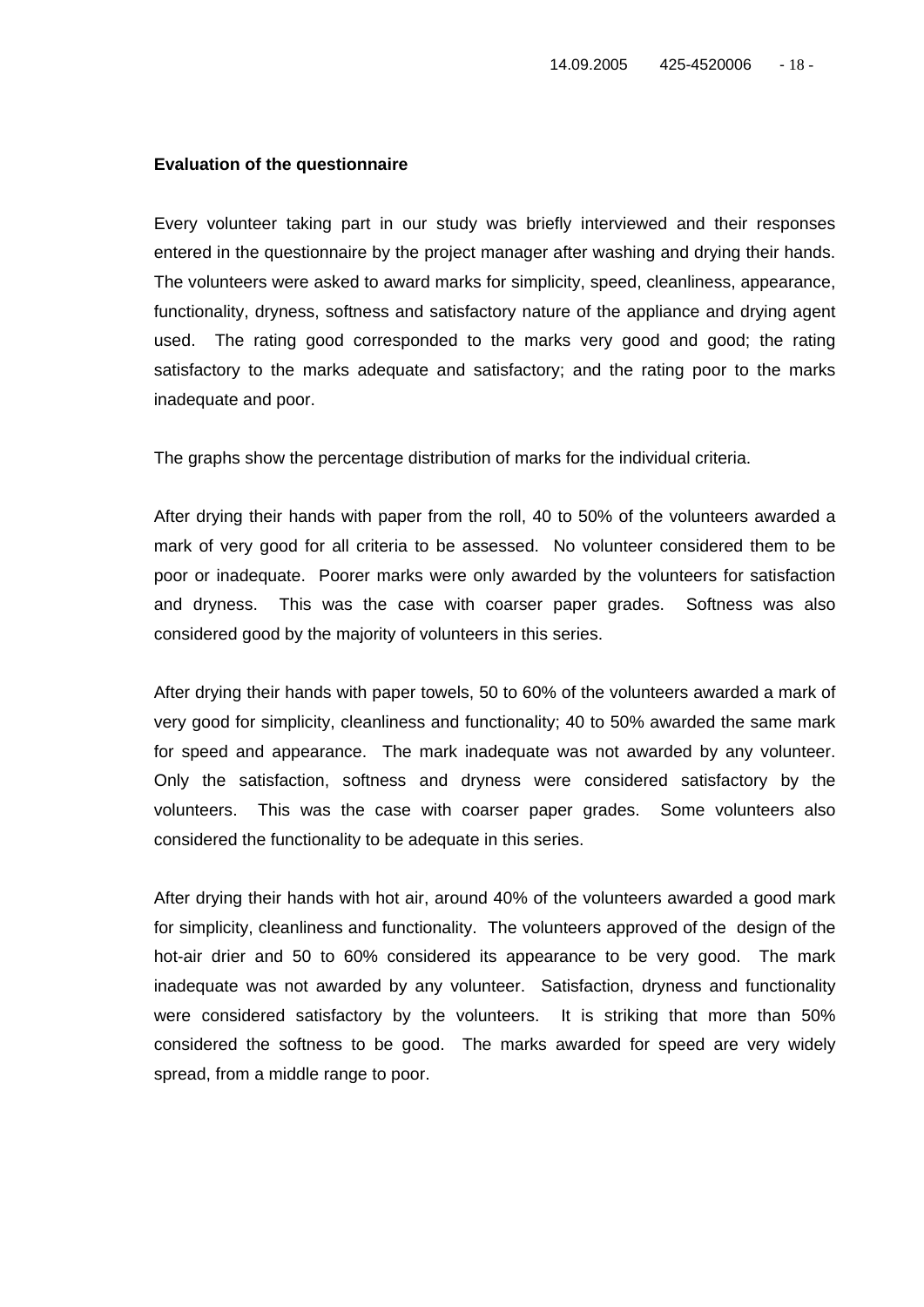*In allen Grafiken* Percent Paper roll – Paper towels – Cloth roller – Hot-air drier Good – Satisfactory – Poor

**Assessment of simplicity Assessment of speed Assessment of dryness Assessment of cleanliness Assessment of appearance Assessment of functionality Assessment of softness Assessment of satisfaction**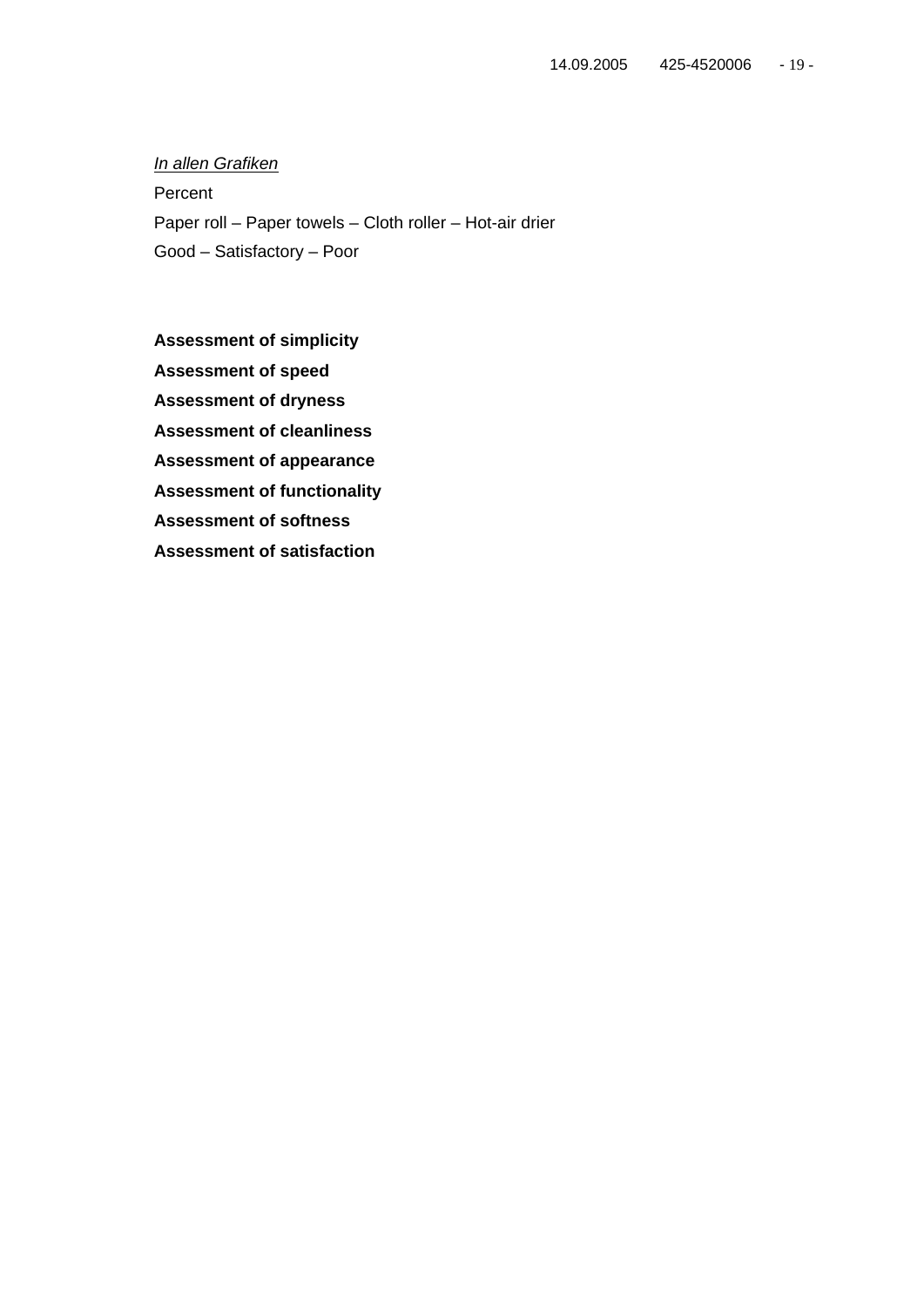#### **6 Opinions on hygienic means of drying hands**

When asked which form of drying is preferred, 72% of our volunteers preferred paper, 19% preferred cloth and only 9% wanted hot air.

Numerous studies by independent institutes have confirmed the physiologically safe nature of paper. While the quality of paper always remains the same, the quality of cloth towels deteriorates steadily every time they are washed. They become shorter, thinner and harder after washing, thus reducing their ability to absorb moisture.

Most dispensers allow the towels to be removed without touch, so that the user only comes into contact with the paper once. This ensures that used and unused towels are hygienically separated. Since paper towel dispensers are designed to dispense only single sheets, it is impossible to remove a whole pack of towels at once.

The cloth towel is firmly integrated into its dispenser. There is no strict separation between used and unused towel here. The damp, used part of the cloth roller towel offers ideal conditions in which bacteria and mould can multiply.

From a hygienic point of view, towels are preferable to hot air for drying hands. Bacteria and other microbes in the bathroom and toilet area are blown onto the user's hands by the stream of air from the hot-air drier. If such driers are used regularly, the skin can become dry, flaky and chapped. Alkaline soap residues on the skin can cause irritation.

In order to assess the time required, we stopped the time and found that 20 seconds are spent washing the hands on average and 15 seconds for drying them with paper and cloth, but that considerably more time – namely 30 seconds on average – is needed to dry them with hot air. This correlates with the findings of other studies.

Since there are still no statutory regulations on hand hygiene in non-medical communal institutions, this raises the question as to which aspects should be given priority, economics or health.

The new law concerning the prevention of infectious diseases reinforces the concept of prevention through education and control by the public health service.